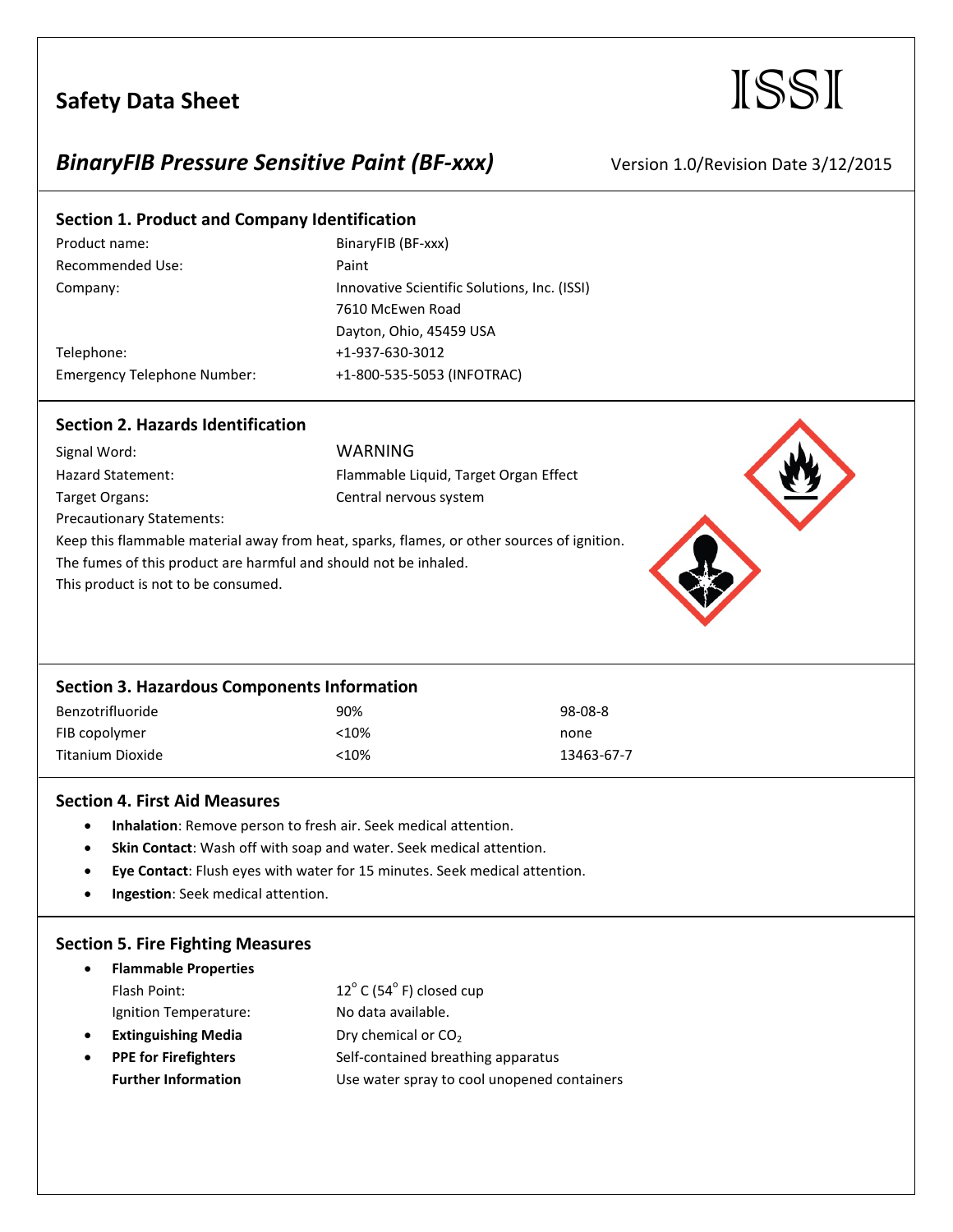# Safety Data Sheet **ISSI**

## **BinaryFIB Pressure Sensitive Paint (BF-xxx)** Version 1.0/Revision Date 3/12/2015

#### **Section 6. Accidental Release Measures**

- **Personal Precautions:** Avoid breathing vapor or mist. Ensure adequate ventilation. Remove all sources of ignition. Evacuate personnel to safety. Vapor can accumulate to form explosive concentrations especially in low areas.
- **Environmental Precautions:** Avoid discharge into the environment by preventing the product from entering sewer drains or storm drains.
- **Methods for Cleaning Up Spills:** Use noncombustible absorbent material such as vermiculite or sand to absorb the spill. After the absorbent is dry dispose of it in accordance with local regulations.

### **Section 7. Handling and Storage**

The container should be stored in a cool, dry place away from sources of ignition (sparks, flame, etc.). Avoid areas where static charge can build which could ignite the product (carpet). Store this product away from strong bases, oxidizing, or reducing agents.

### **Section 8. Exposure Control Personal Protection**

- **Respiratory:** Use full face respirator that is for organic vapors and is properly fitted to the end user if the product is used where ventilation is unavailable. Self-contained breathing apparatus or a suitable exhaust hood are recommended.
- **Hand Protection:** Use protective gloves.
- **Eye Protection:** Safety glasses.
- **Hygiene Measures:** Practice good industrial hygiene and safety by washing hands thoroughly with soap and water after using this product.

#### **Section 9. Physical and Chemical Properties**

| Appearance:                   | Pink Opaque Liquid                                     |
|-------------------------------|--------------------------------------------------------|
| Odor:                         | Characteristic                                         |
| Odor Threshold:               | No data                                                |
| Vapor Pressure:               | No data                                                |
| Vapor Density:                | No data                                                |
| pH:                           | N/A                                                    |
| <b>Melting Point:</b>         | $-29^{\circ}$ C (-20 $^{\circ}$ F)                     |
| <b>Boiling Point:</b>         | 100-103 $^{\circ}$ C (212-217 $^{\circ}$ F) at 760mmHg |
| Flash Point:                  | $12^{\circ}$ C (54 $^{\circ}$ F)                       |
| <b>Evaporation Rate:</b>      | No data                                                |
| Ignition Temperature:         | No data                                                |
| LEL:                          | No data                                                |
| UEL:                          | No data                                                |
| Auto Ignition Temperature:    | No data                                                |
| Decomposition Temperature:    | No data                                                |
| Viscosity:                    | No data                                                |
| <b>Partition Coefficient:</b> | N/A                                                    |
| Specific Gravity:             | 1.25                                                   |
| Water Solubility:             | No data                                                |